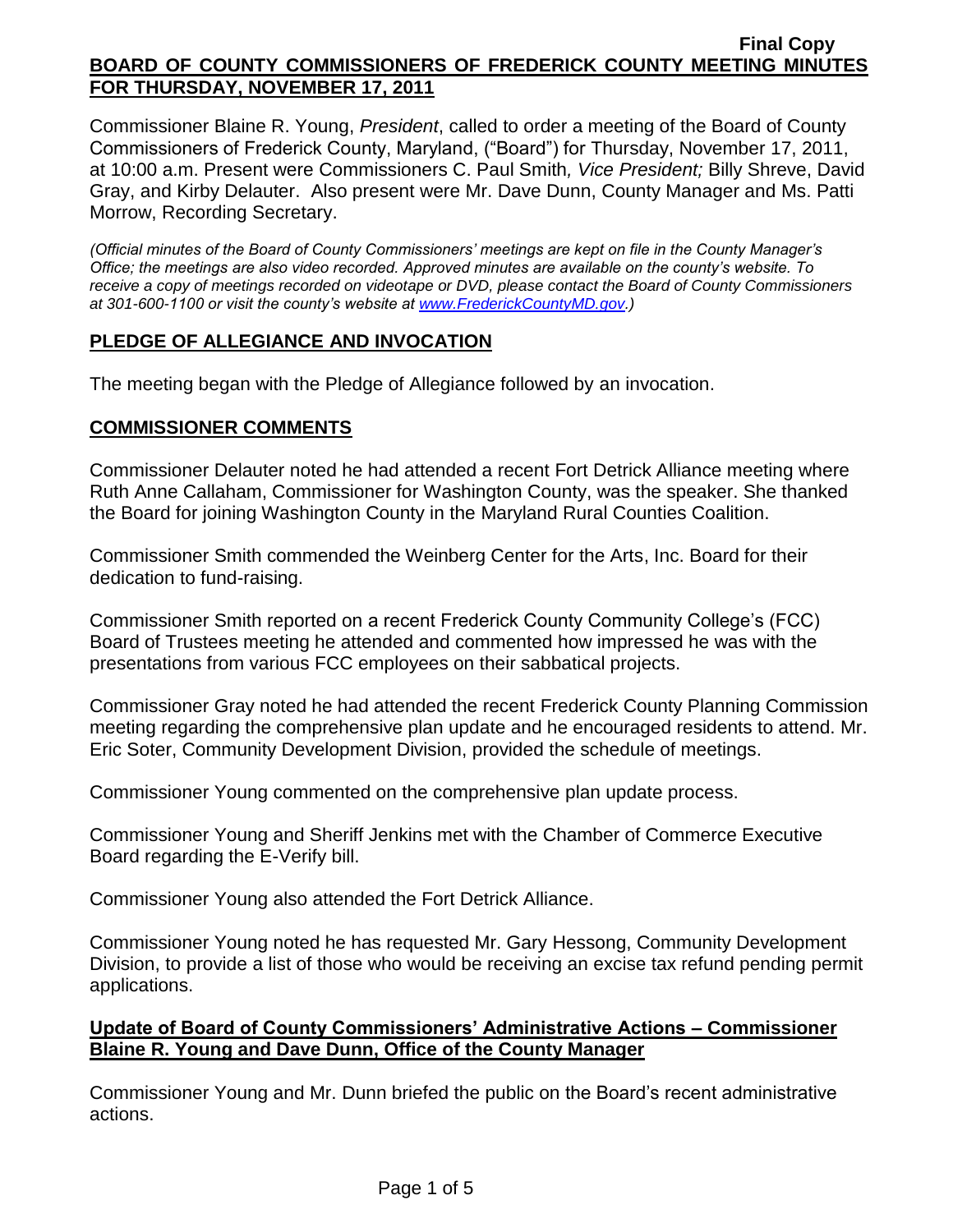### **ADMINISTRATIVE BUSINESS**

## **Request to Match Funding with Administrative Office of the Courts (AOC) to Provide for Drug/Alcohol Testing for Clients in Drug Treatment Court – Barb Domer, Circuit Court**

The Honorable G. Edward Dwyer Jr and The Honorable Julie R. Stevenson Solt; Nancy Hamm, Deputy States Attorney; and Paul Wolford, Circuit Court, were present for the request.

Ms. Lori Depies, Finance Division, commented on the source for the funding request.

Commissioner Smith moved to approve the funding request of \$10,739.00 and also approve the budget transfer to take the money from the contingency fund. Commissioner Gray seconded the motion that passed 5-0.

(Commissioner Smith left the meeting at 10:30 a.m.)

#### **PUBLIC HEARING**

### **To Consider the Triennial Update of the Frederick County Water and Sewerage Plan (Plan) – Tim Goodfellow, Community Development Division**

A public hearing was held, as duly advertised, on the Recommended Water and Sewerage Plan for Frederick County, Maryland.

Commissioner Young swore in all who were to testify.

Mr. Goodfellow indicated the update is required by the state of Maryland every three years.

Mr. Goodfellow briefed the Board on the two (2) substantive policy changes and reviewed the other revisions to the Plan.

Mr. Goodfellow noted the Frederick County Planning Commission found the Plan to be consistent with the Frederick County Comprehensive Plan.

Mr. Eric Soter and Mr. Jim Gugel, Community Development Division, participated in the discussion.

Mr. Goodfellow indicated the Plan would be transmitted to the Maryland Department of the Environment for final acceptance.

Public comment was heard from:

• Rand Weinberg, Esquire, Weinberg and Miller, LLC

Commissioner Shreve moved to approve the Triennial Update of the Frederick County Water and Sewerage Plan, including the additional changes as presented by staff and noted on the addendum provided at the hearing. Commissioner Delauter seconded the motion that passed 4-0 with Commissioner Smith absent.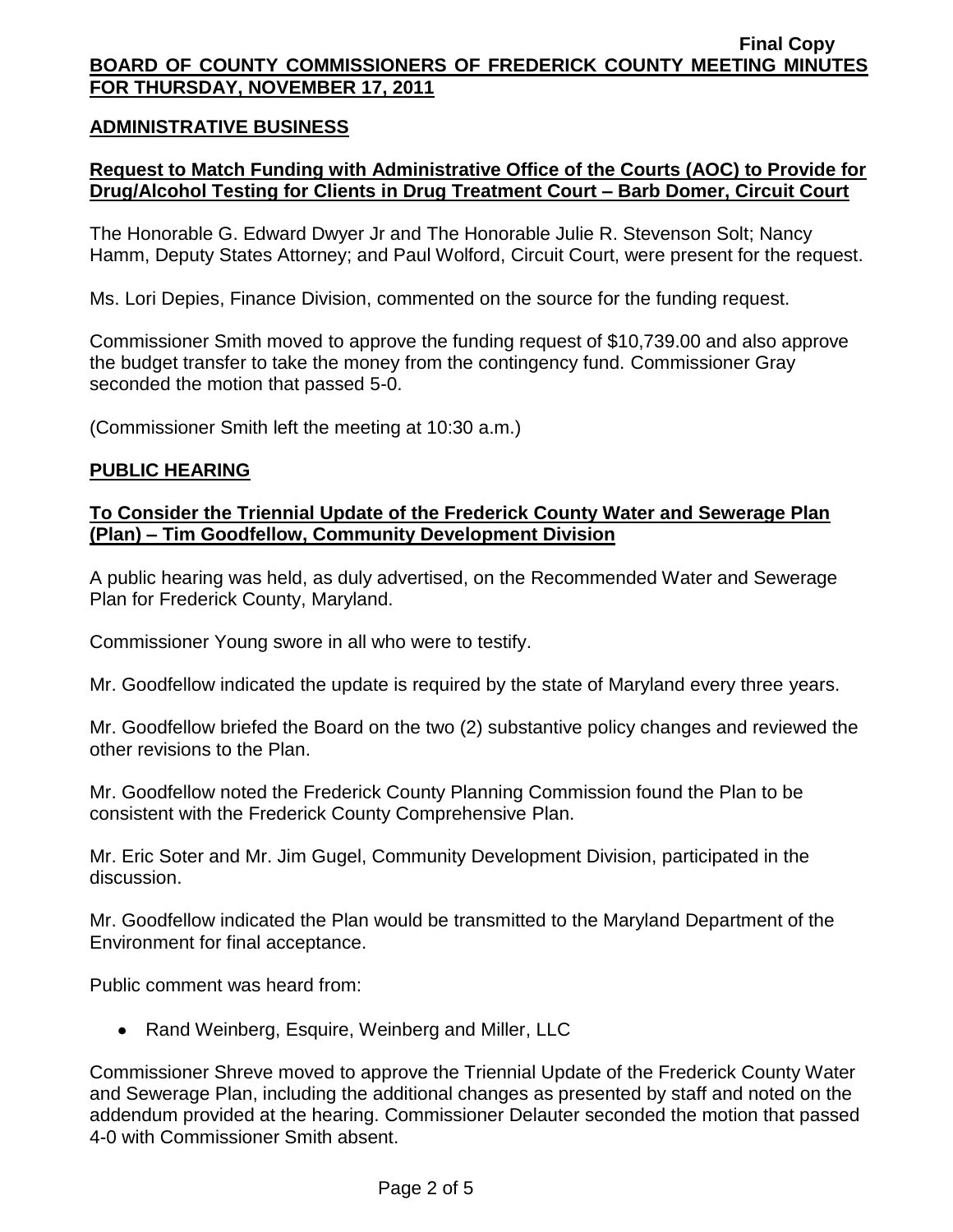# **AGENDA BRIEFING**

Commissioner Young noted the following item was scheduled for a public hearing on Tuesday, November 22 at 10:00 a.m.:

Zoning Text Amendment #ZT-11-14, Mixed Use Euclidean – Eric Soter and Shawna Lemonds, Community Development Division

# **CONSENT AGENDA**

The following items were presented on the consent agenda:

### BID AWARD

• Purchasing Memo #12-071 – RFP#12-07, Legal Services for Frederick County Retirement Plans Award to: Whiteford, Taylor and Preston, LLP Estimated cost of 18-month term: \$168,000.00

### BUDGET TRANSFERS

- #BT-12-075, Sheriff's Office
- #BT-12-076, Housing, Citizens Services Division
- #BT-12-077, Construction Management (Public Works Division) / Utilities and Solid Waste Management Division

### SCHOOL CONSTRUCTION EXPENSE FUND AMENDMENTS

- #12-02 and BT-12-073
- #12-03 and BT-12-074
- #12-04 (No county budget transfer is required.)

### MISCELLANEOUS

2011 Street Acceptance – Tom Meunier, Public Works Division

Commissioner Gray moved to approve the consent agenda as presented. Commissioner Delauter seconded the motion that passed 4-0 with Commissioner Smith absent.

(Commissioner Smith returned to the meeting.)

### **WORKSESSION**

### **Revision of the Frederick County Ethics and Lobbying Ordinances – Linda Thall, Office of the County Attorney**

Ms. Thall presented a draft ordinance with recommended amendments in order to obtain approval by the Maryland State Ethics Commission.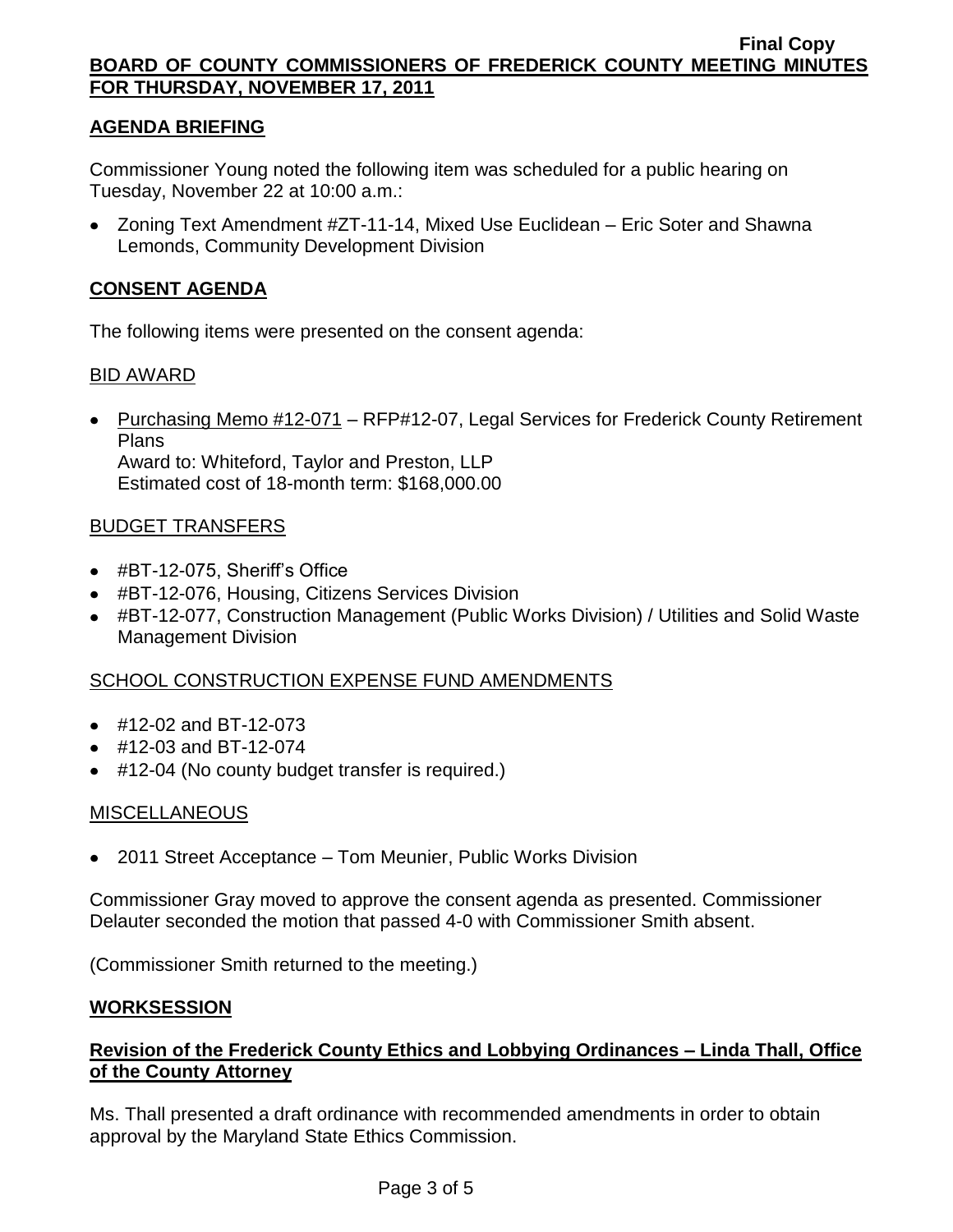A discussion was held on the state's post-employment restrictions and a lobbying compensation number.

Public comment was heard from:

• Eric Soter

Commissioner Gray moved to approve the revision of the ordinances as recommended. Commissioner Young seconded the motion that passed 4-1 with Commissioner Shreve opposed.

Commissioner Gray moved to draft correspondence to the local legislative delegation requesting clarity on the current law and revise the timeframe on post-employment restrictions. Commissioner Smith seconded the motion that passed 5-0

# **Discussion of the Real Property Tax Credit for Senior Citizens – Lori Depies, Finance Division**

Ms. Depies noted the Commission on Aging had been encouraging the Board to pursue and enact a tax credit program for senior citizens.

Ms. Carolyn True, Citizens Services Division; Diane Fox, Finance Division; and Carroll Jones, Mayor, City of Brunswick, contributed to the discussion. It was noted they were members of the work group formed to discuss the tax credit issue for seniors. Ms. Blanche King, also a member, was present in the audience.

Public comment was heard from:

• David Twinhoffer

Commissioner Gray moved to take the real property tax credit for senior citizens recommendation through the public review process. Commissioner Shreve seconded the motion that passed 5-0

(Commissioners Smith and Delauter left the meeting.)

### **ADMINISTRATIVE BUSINESS**

**Bid Award – Purchasing Memo #12-076 – Three-month Contract Extension for Actuarial Consulting Services for Frederick County Retirement Plans and Purchasing Memo #12- 081 – Design Services (30%) for Boyers Mill Road - Hal Good, Finance Division**

Ms. Tracy Lobuts, Human Resources Division, commented on the Purchasing Memo #12-076 contract extension.

Commissioner Gray moved to approve Purchasing Memos #12-076 and #12-081. Commissioner Shreve seconded the motion that passed 3-0 with Commissioners Smith and Delauter absent.